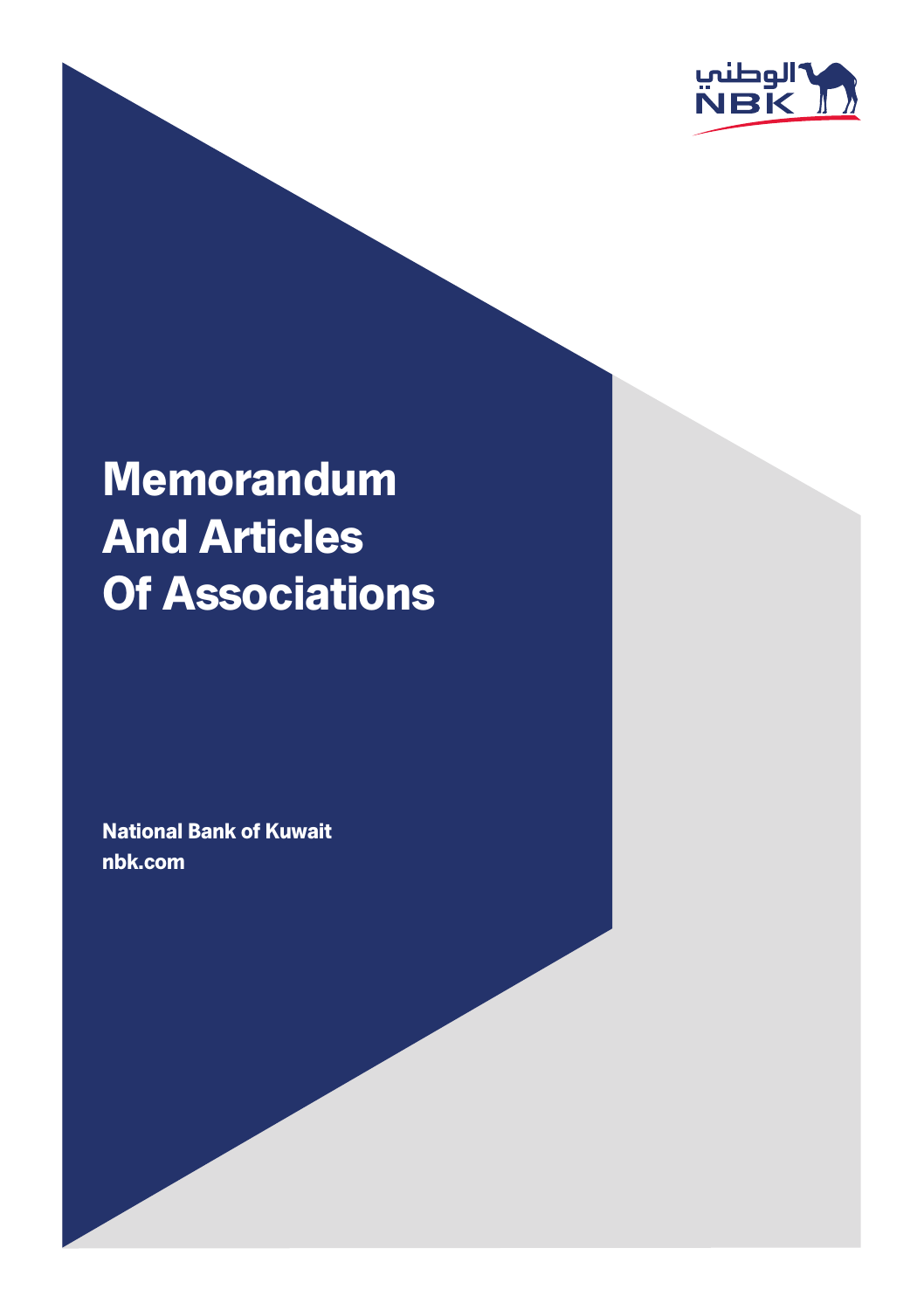# Memorandum Of Association National Bank Of Kuwait (Kuwaiti Public Shareholding Company)

# Introduction<sup>(1)</sup>

There was established among the persons whose names follow and who have signed as founders on the application for the issue of the Amiri Decree for the incorporation of National Bank of Kuwait, namely: (1)Khaled Al-Zaid Al-Khaled (2)Ahmed Al-Saud Al-Khaled (3)Khalifah Khaled Alghunaim (4)Khaled Abdullatif Alhamad (5)Sayyed Ali Sayyed Sulaiman (6)Yousef Alfulaij (7)Yusuf Alghanim (8)Mohammed Abdulmohsin Alkharafi (9)Abdulaziz Alhamad Alsager, a Kuwaiti shareholding company to carry out general banking business, and an Amiri Decree to this effect was issued on 24 Shaaban 1371 AH corresponding to 19 May 1952 AD.

The company is subject to the provisions of the Companies Law and the Executive By-law thereof and to the provisions of laws that regulate the banking profession and other related laws, instructions of supervisory authorities and the Articles of Association attached to this Memorandum of Association.

### Article 1(2)

Company name: National Bank of Kuwait – Kuwaiti Public Shareholding Company (hereinafter referred to in this Memorandum of Association and the Articles of Association as the "Company").

# Article 2

The Head Office of the Company and its legal domicile is in Kuwait City. The Board of Directors may establish branches, agencies and representative offices in the State of Kuwait and abroad.

# Article 3

The duration of the Company is unlimited, commencing on the date of the promulgation of the Amiri Decree on 24 Shaaban1371 AH corresponding to 19 May 1952 AD.

<sup>(1)</sup> Amended by the resolution of the Extra-Ordinary General Assembly held on 9.3.2014

<sup>(2)</sup> Amended by the resolution of the Extra-Ordinary General Assembly held on 9.3.2014.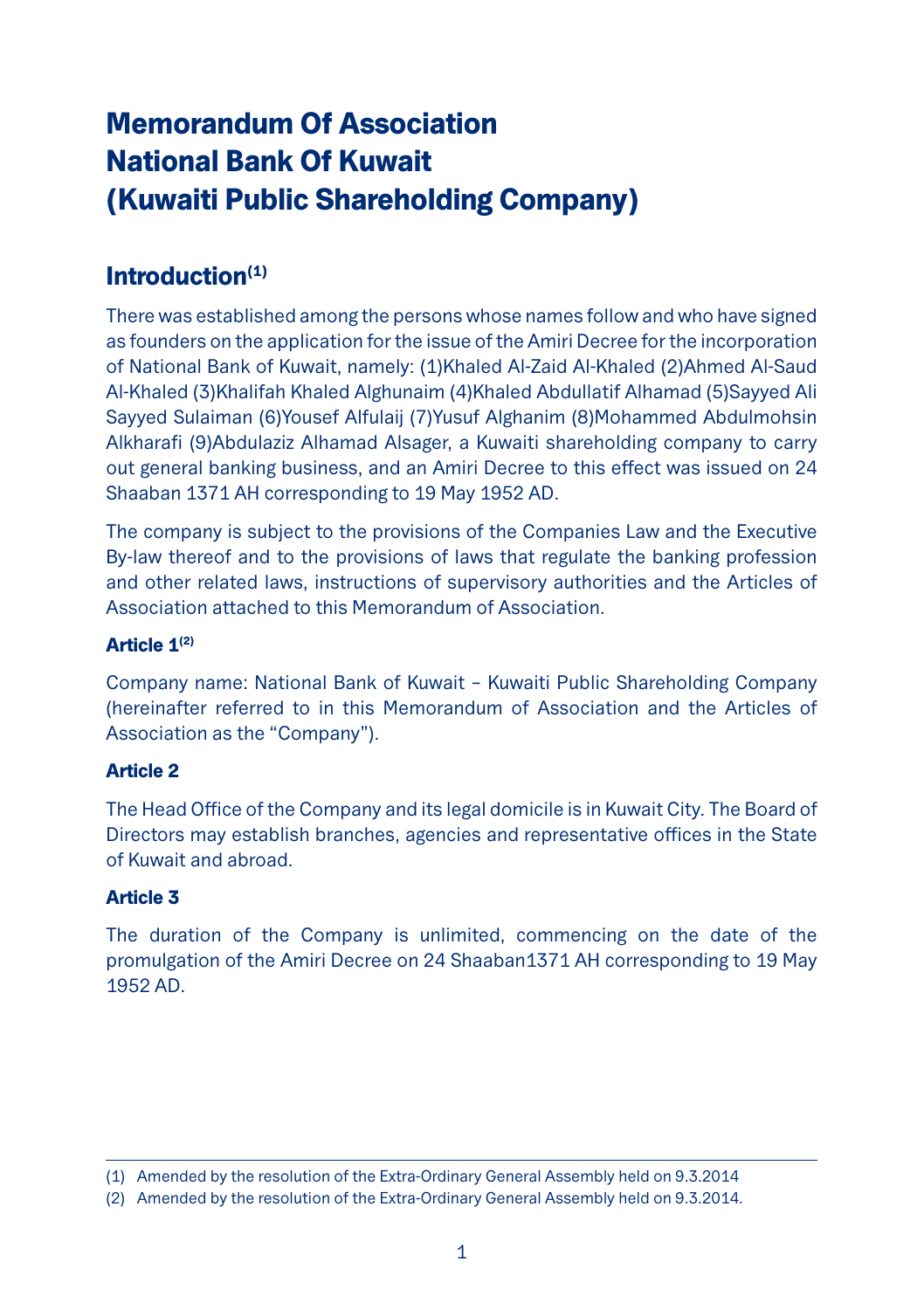#### Article 4(1)

The objects for which the Company was established are, mainly, to carry out all business and services of the banking profession as well as those considered to be banking business as provided for by the law or customs. To this end, the Company may, in particular, carry out the following activities and services for its own account or for the account of third parties:

- 1. Accept deposits of all kinds and use them in banking operations;
- 2. Lend, borrow, grant credits, issue letters of guarantee and guarantees, provide other banking facilities and other credit operations, whether with or without collateral;
- 3. Issue bonds of all kinds in local currency or in foreign currencies and offer the same in the State of Kuwait or abroad;
- 4. Trade in foreign currencies and precious metals, lend against them and sell and buy receivables;
- 5. Deal in shares and other securities by all manners of legal dealing;
- 6. Collect, discount, buy and sell cheques and commercial papers;
- 7. To carry on the electronic funds payment and settlement works and systems which the company is authorized to undertake, and their operation, and to provide such other related services and works as are related to this activity;
- 8. Keep custody of cash, precious metals and other monies, lease safe deposit boxes, carry out the business of custodian and agent, accept agencies and appoint agents whether with or without commission;
- 9. Invest in capital and receive and offer subscriptions to the capital of shareholding companies;
- 10. Carry on the activities of "investment adviser", "custodian", "subscription agent" and other activities in securities as licensed to the Company by the Capital Markets Authority; and
- 11. In general to carry out all banking and other commercial works and services permitted by applicable laws, regulations, bylaws, current customs of banks and financial institutions and this Memorandum of Association; as well as all works and services necessary for the attainment of its objects or that are incidental or conducive to or related thereto, whether directly or indirectly.

The Company may establish or participate in any manner in or have an interest with entities that carry on businesses similar to its own or that may be conducive in the attainment of its objects, and it may buy, participate in, associate with or merge with such entities in the State of Kuwait or abroad.

#### Article 5(1)

The authorized capital of the Company is fixed at KD 1,000,000,000 (Kuwaiti Dinars one billion) distributed over 10,000,000,000 (Ten billion) shares having a nominal value of KD 0.100 (one hundred fils) each.

The issued and fully paid-up capital of the Company is KD 755,232,916.200 (Kuwaiti Dinars seven hundred fifty five million and two hundred thirty two thousand and nine hundred sixteen and two hundred fils) distributed over 7,552,329,162 (seven billion and five hundred fifty two million and three hundred twenty nine thousand and one hundred sixty two) shares, having a nominal value of KD 0.100 (one hundred fils)  $\arctan(2)$ 

All such shares are cash shares.

1) The capital was subjected to subsequent amendments, the latest of which being the resolution adopted by the Extra-Ordinary General Assembly meeting held on 4.12.2021, which included the approval to increase the authorized capital of the Bank from the amount of KD 750,000,000 to KD 1,000,000,000. In addition, the resolutions of the Ordinary and Extra-Ordinary General Assembly held on 12.3.2022 to approve the increasing of the paid-up capital of the Bank from KD 719,269,444/- , to KD 755,232,916.200, this increase which amounted to KD 35,963,472.200 representing 5% (five percent) of the issued and paid-up capital, by the issue of 359,634,722 new shares to be distributed as bonus shares amongst the shareholders who are registered in the Bank's shareholder's registers at the end of the record date set as Thursday, 31.03.2022, pro rata to the shares held by each (on the basis of five shares for every one hundred shares), to be distributed to the shareholders who are entitled as indicated in the time schedule approved by the Ordinary General Assembly.

2) The value of the nominal share has been amended from KD 7.500 to KD 1.000 as per the license of the Council of Ministers given at its session No.1578/ on 5.4.1978 issued on the basis of the letter of the Ministry of Commerce and Industry No. T-SH 14343- dated 6.4.1978 and the approval of the Central Bank of Kuwait in its letter No. 21-223/1- dated 7.1.1978, following which, the value of the nominal share was amended from KD 1 to 100 fils, implementing the decision of the Extra-Ordinary General Assembly meeting held on 21.2.1987 pursuant to Article 99 of the then applicable Commercial Companies Law No. 15 of 1960 as amended by Decree Law No. 132 of 1986, whereas Article 150 of the current Companies Law issued by Law Decree No. 1 of 2016 provides that "the nominal value of the share shall not be less than one hundred fils".

<sup>(1)</sup> Amended by the resolution of the Extra-Ordinary General Assembly held on 9.3.2019.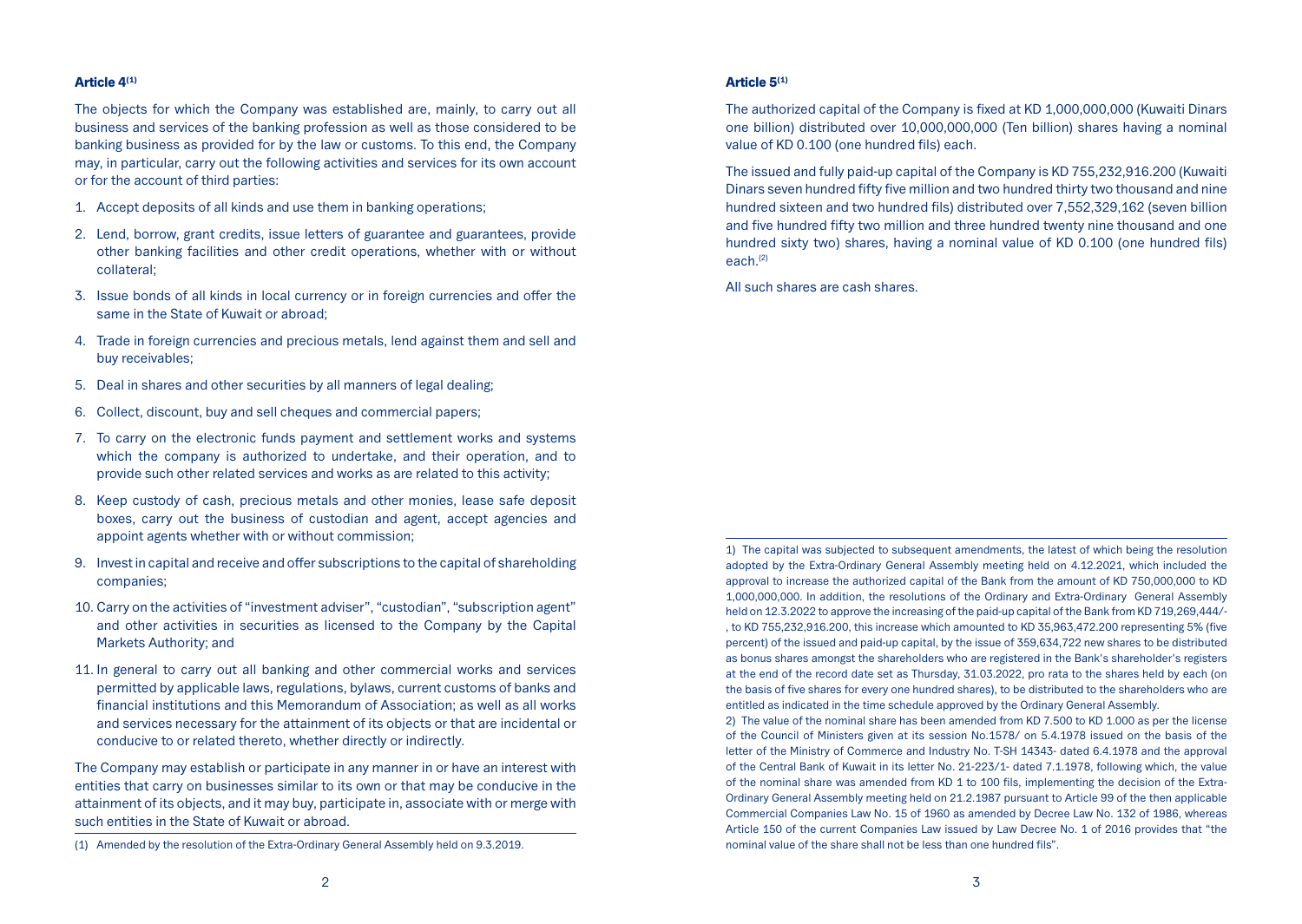# Articles Of Association

# **Chapter One** (Incorporation Of The Company)

# (A) Elements Of Incorporation Of The Company

# Article 1<sup>(1)</sup>

Company name: National Bank of Kuwait – Kuwaiti Public Shareholding Company (hereinafter referred to in this Memorandum of Association and the Articles of Association as the "Company").

# Article 2

The Head Office of the Company and its legal domicile is in Kuwait City. The Board of Directors may establish branches, agencies and representative offices in the State of Kuwait and abroad.

### Article 3

The duration of the Company is unlimited, commencing on the date of the promulgation of the Amiri Decree on 24 Shaaban1371 AH corresponding to 19 May 1952 AD.

# $Articla 4<sup>(2)</sup>$

The objects for which the Company was established are, mainly, to carry out all business and services of the banking profession as well as those considered to be banking business as provided for by the law or customs. To this end, the Company may, in particular, carry out the following activities and services for its own account or for the account of third parties:

- 1. Accept deposits of all kinds and use them in banking operations;
- 2. Lend, borrow, grant credits, issue letters of guarantee and guarantees, provide other banking facilities and other credit operations, whether with or without collateral;
- 3. Issue bonds of all kinds in local currency or in foreign currencies and offer the same in the State of Kuwait or abroad;
- 4. Trade in foreign currencies and precious metals, lend against them and sell and buy receivables;
- 5. Deal in shares and other securities by all manners of legal dealing;
- (1) Amended by the resolution of the Extra-Ordinary General Assembly held on 9.3.2014.
- (2) Amended by the resolution of the Extra-Ordinary General Assembly held on 9.3.2019.
- 6. Collect, discount, buy and sell cheques and commercial papers;
- 7. To carry on the electronic funds payment and settlement works and systems which the company is authorized to undertake, and their operation, and to provide such other related services and works;
- 8. Keep custody of cash, precious metals and other monies, lease safe deposit boxes, carry out the business of custodian and agent, accept agencies and appoint agents whether with or without commission;
- 9. Invest in capital and receive and offer subscriptions to the capital of shareholding companies;
- 10. Carry on the activities of "investment adviser", "custodian", "subscription agent" and other activities in securities as licensed to the Company by the Capital Markets Authority; and
- 11. In general to carry out all banking and other commercial works and services permitted by applicable laws, regulations, bylaws, current customs of banks and financial institutions and this Memorandum of Association; as well as all works and services necessary for the attainment of its objects or that are incidental or conducive to or related thereto, whether directly or indirectly.

The Company may establish or participate in any manner in or have an interest with entities that carry on businesses similar to its own or that may be conducive in the attainment of its objects, and it may buy, participate in, associate with or merge with such entities in the State of Kuwait or abroad.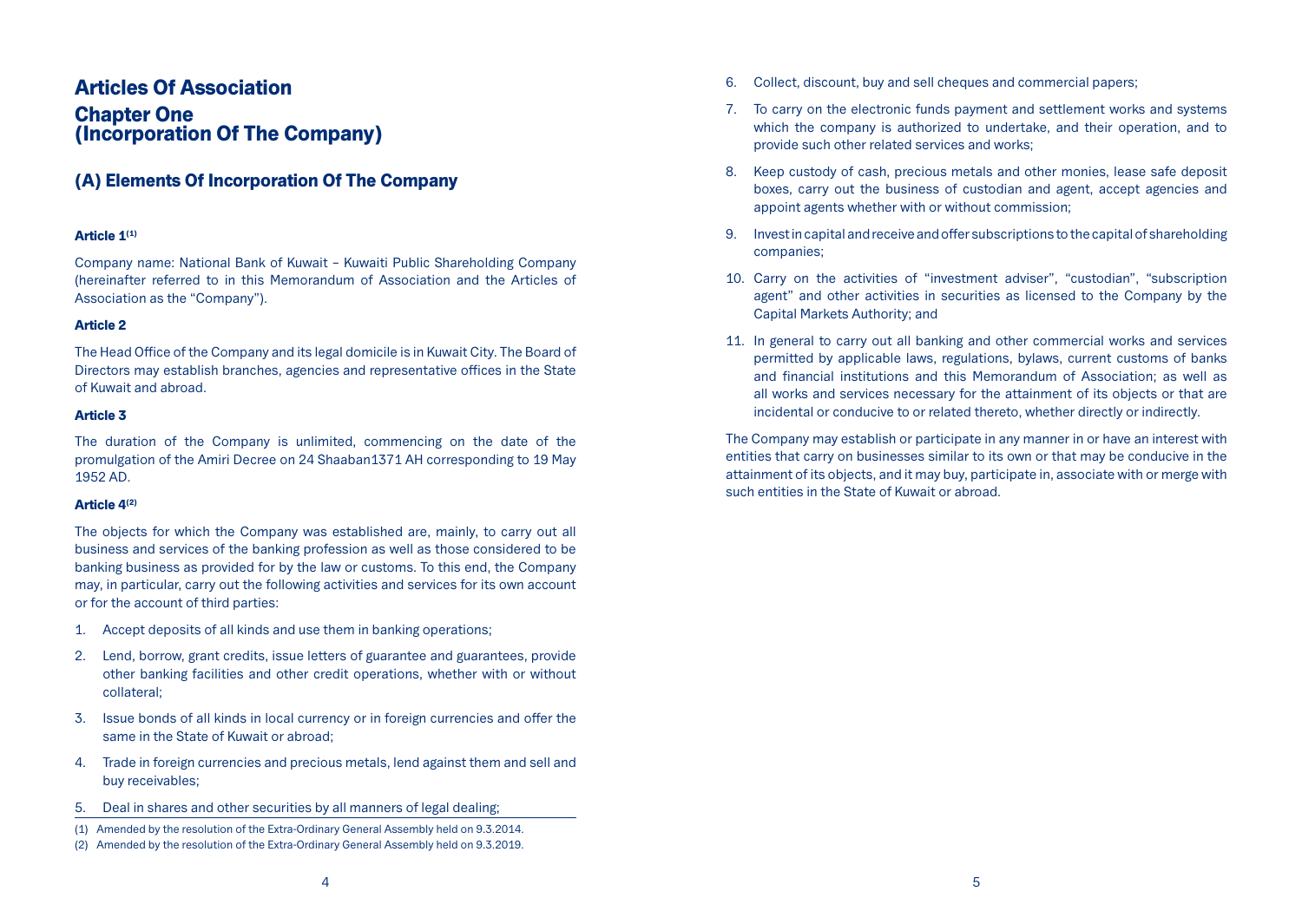# (B) Capital of the Company

### Article 5(1)

The authorized capital of the Company is fixed at KD 1,000,000,000 (Kuwaiti Dinars one billion) distributed over 10,000,000,000 (Ten billion) shares having a nominal value of KD 0.100 (one hundred fils) each.

The issued and fully paid-up capital of the Company is KD 755,232,916.200 (Kuwaiti Dinars seven hundred fifty five million and two hundred thirty two thousand and nine hundred sixteen and two hundred fils) distributed over 7,552,329,162 (seven billion and five hundred fifty two million and three hundred twenty nine thousand and one hundred sixty two) shares, having a nominal value of KD 0.100 (one hundred fils) each.

All such shares are cash shares.

### Article 6(2)

- a. The shares of the Company shall be nominal shares. Non-Kuwaitis may not own shares, except in accordance with the provisions of the law and Ministerial Decrees regulating ownership of shares.
- b. The direct or indirect ownership of a single person, whether a natural or a juridical person, may not exceed 5% (five percent) of the Company's capital without obtaining the prior approval of the Central Bank. Government bodies and entities with attached or independent budgets are exempt from this provision. Where the ownership of a single person exceeds such percentage for any reason whatsoever, such person shall dispose of the excess ownership within the time specified by the Central Bank.

Shareholders who fail to comply with the aforementioned limit shall not benefit from any voting rights during a meeting of the General Assembly or any rights in management of the Company in respect of the excess shares.

Indirect ownership shall be defined in accordance with bases and rules set out by the Board of Directors of the Central Bank.

Cases existing prior to the effective date of Law No. 28 for the year 2004 amending certain provisions of Law No. 32 for the year 1968 Concerning Currency, the Central Bank of Kuwait and the Organization of the Banking Business shall not be subject to the aforementioned provision.

### Article 7(1)

- a. The authorized capital of the Company may be increased by virtue of a resolution of the Extra-Ordinary General Assembly based on a justified recommendation of the Board of Directors and audit report in relation to that matter, provided that such resolution sets out the amount and method of increase.
- b. The authorized capital of the Company shall not be increased unless the value of the original shares is fully paid. The Extra-Ordinary General Assembly may delegate the Board of Directors to determine a date for implementation.
- c. The nominal value of the increased shares shall be equal to the nominal value of the original shares.

The Extra-Ordinary General Assembly may add an issuance premium to the nominal value of the increased shares upon subscription thereto, and it may in that regard, delegate the Board of Directors.

d. The shareholders shall have a priority right to subscribe to the new shares prorata to the number of shares owned by each of them, within fifteen days from the date of their notification.

As an exception to the aforementioned provisions, increase of the capital of the Company for the purpose of implementing the Employee Stock Option Plan as per Article 40 of the Articles of Association, priority for such subscription in the capital increase shall be given to the employees.

e. Capital increase subscriptions and premium issuance shall be subject to the provisions of the law, executive by-laws and instructions of supervisory authorities.

### Article 8

The Extra-Ordinary General Assembly shall have the right to decrease the capital if it exceeds the requirements of the Company or the Company incurs a loss and it is deemed necessary to reduce the capital to the actual amount available.

<sup>(1)</sup> Amended by the resolution of the Extra-Ordinary General Assembly held on 12.3.2022 - See footnote No. 1 and 2 on page 3.

<sup>(2)</sup> Amended pursuant to the resolutions of the Extra-Ordinary General Assembly of 22.2.1995 and 29.2.2005

<sup>(1)</sup> Amended pursuant to the resolution of the Extra-Ordinary General Assembly held on 9.3.2014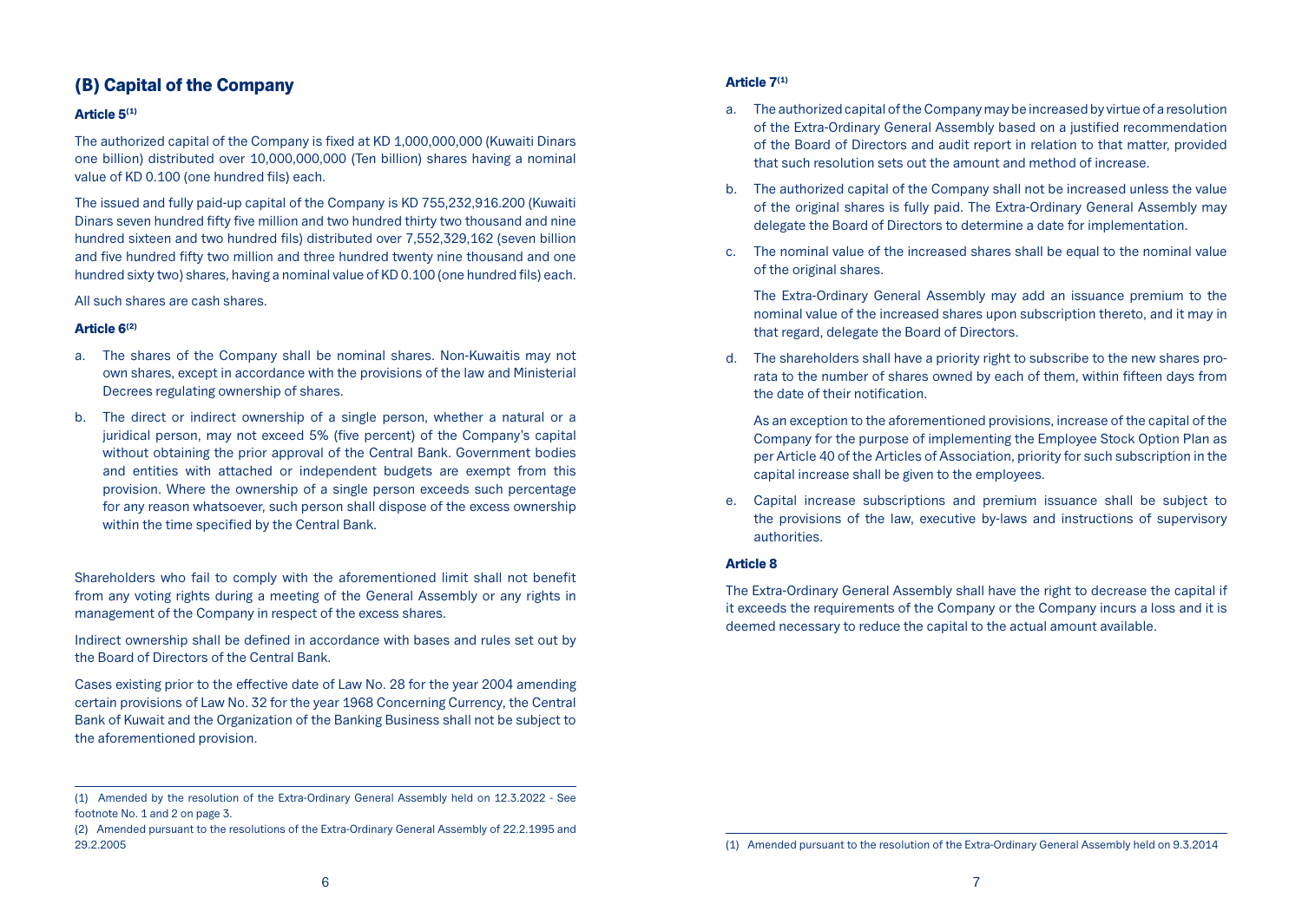#### Article 9(1)

The Company shall have a register which shall be kept with the Clearing Company to record the names of the shareholders, the number of shares owned by each of them, the type of shares and the amount paid in respect of each share. The register shall be annotated with any changes recorded therein according to such data as received by the Company or the Clearing Company.

#### Article 10(2)

The Company's shareholders register referred to in the preceding Article, its data, extracts, keeping and all other rules relevant thereto, shall be subject to the regulations and provisions prescribed according to the law and instructions of supervisory authorities. Any interested party may request data recorded in this register from the Company or the Clearing Company.

#### Article 11(3)

A share may be jointly owned by two or more persons, provided that they shall be represented vis-à-vis the Company by one person, without prejudice to the provisions of Article 22 of these Articles of Association.

#### Article 12

Share owners shall be bound by the provisions of the Articles of Association of the Company and the resolutions of its General Assembly.

#### Article 13

Joint share owners shall be held jointly and severally liable for the payment of all installments due on such share. After settlement of all installments and amounts due, the share shall be deemed to be equally owned by them.

#### Article 14

In case of failure to pay installments by the end of the due date, the owner of the share shall pay interest thereon at the legal rate as of the due date until actual payment thereof and the share owner shall not be entitled to receive any dividends for the period during which the value of the share remains unpaid. Owners of shares which do not bear an annotation confirming due payment of installment shall not be entitled to participate in General Assembly meetings.

If a shareholder, or a shareholder heirs, fail to pay due installments on shares on time, the Company shall, after the expiry of a period of fifteen days from notifying the shareholder, or shareholder heirs, offer the shares for sale on the Stock Exchange.

#### Article 16(2)

The Company shall have priority over all creditors of the shareholder in relation to the proceeds of the sale mentioned in the preceding Article, and shall be entitled to recover all unpaid installments and interest thereon as well as any expenses incurred by the Company, the balance of which shall be refunded to the shareholder. If the proceeds generated by the sale of shares are insufficient, the Company shall have the right of recourse against the shareholder's personal funds to recover any remaining balance.

#### Article 17(3)

Securities issued by the Company shall be subject to the system of central deposit of securities at the Clearing Company.

Receipts issued against the deposit of such securities at the Clearing Company shall be deemed as deed of ownership thereof.

#### Article 18(4)

The shares of the Company shall be traded according to the provisions of the Law No. 7 of 2010 concerning the Establishment of the Capital Markets Authority and Regulating Securities Activity and its Executive By-laws, as may be amended, and such rules as may be issued by the Authority in this regard.

#### Article 19(5)

Subject to the rules of law and requirements of supervisory authorities, each share entitles its holder to a portion equal to that of any other share, without discrimination, in the ownership of the Company's assets and dividends.

<sup>(1)</sup> Amended pursuant to the resolution of the Extra-Ordinary General Assembly held on 9.3.2014

<sup>(2)</sup> Amended pursuant to the resolution of the Extra-Ordinary General Assembly held on 9.3.2014

<sup>(3)</sup> Amended pursuant to the resolution of the Extra Ordinary General Assembly held on 9.3.2014

<sup>(1)</sup> Amended pursuant to the resolution of the Extra Ordinary General Assembly held on 9.3.2014

<sup>(2)</sup> Amended pursuant to the resolution of the Extra Ordinary General Assembly held on 9.3.2014

<sup>(3)</sup> Amended pursuant to the resolution of the Extra Ordinary General Assembly held on 9.3.2014

<sup>(4)</sup> Amended pursuant to the resolution of the Extra Ordinary General Assembly held on 9.3.2014

<sup>(5)</sup> Amended pursuant to the resolution of the Extra Ordinary General Assembly held on 9.3.2014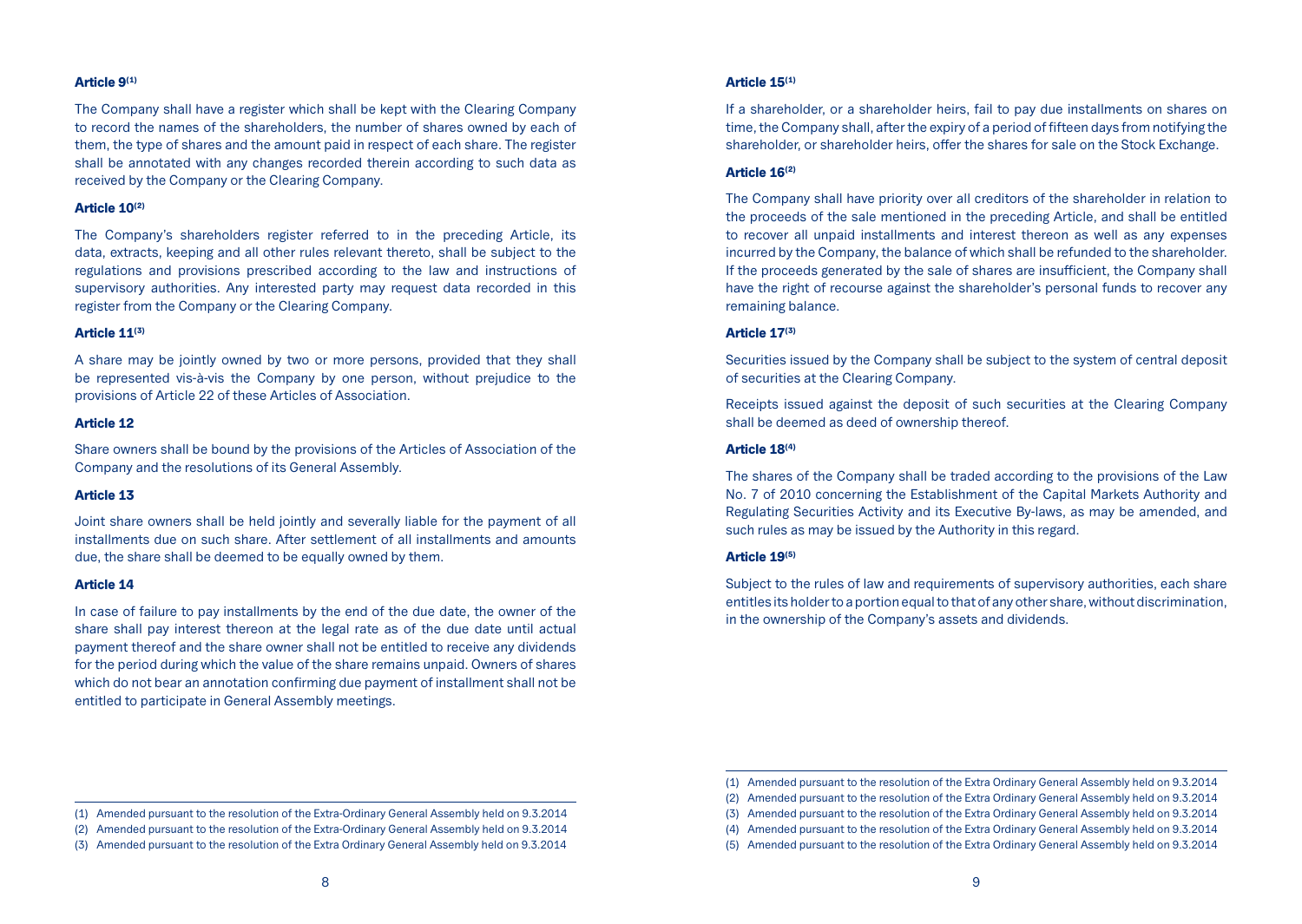### Article 20

Owner(s) of one or more shares by succession to a deceased shareholder, shall be entitled to the same dividends and other interests as from the date of the shareholder's death. He/they shall not, however, be entitled to exercise the right devolved on him/them as shareholder(s) in the Company and attend its meetings until his/their name(s) has/have been officially entered as a shareholder in the Company's books.

#### Article 21

Where a shareholder is a minor, his guardian or trustee shall represent him in relation to his rights with respect to the shares he owns.

### Article 22

Shares of the Company are not divisible. The Board of Directors shall set the rules relating to share fractions in case of death or bankruptcy of any shareholder.

#### Article 22bis(1)

The Company may buy its own shares for its own account, sell or dispose of the same within the limits and according to the terms and conditions set out under the law, by-laws and instructions of supervisory authorities.

Such treasury shares shall not be calculated as part of the total shares of the Company when considering certain percentages to be owned by shareholders or when calculating the required quorum for the validity General Assembly meetings or for voting on resolutions of the General Assembly.

# (C) BONDS

#### Article 23<sup>(2)</sup>

The Company may, with the approval of the Ordinary General Assembly upon the recommendation of the Board of Directors and in accordance with the provisions of the law, issue negotiable bonds. The Ordinary General Assembly may authorize the Board of Directors to determine the amount of the loan and its conditions, tenor, interest rate and the number of bonds to be issued against it and their nominal value and redemption date.

# Chapter Two

# (Management Of The Company)

# (A) The Board Of Directors

### Article 24

The Board of Directors shall manage the affairs of the Company, and shall appoint the necessary body to manage it. The Board of Directors shall be vested with all authorities of the Company in accordance with these Articles of Association and the resolutions of the General Assembly. Notwithstanding the foregoing, any General Assembly resolutions shall not invalidate any action taken or approved by the Board of Directors prior to adopting such resolutions.

#### Article 25<sup>(1)</sup>

a. While the current Board of Directors continues to act for the term for which it was elected, the Board of Directors consists of eleven members including four independent members, within the limits of the provisions of the law and the executive bylaws and as determined by the instructions and rules issued by supervisory authorities. The Ordinary General Assembly shall elect the members of the Board of the Directors and select the independent members and determine their remuneration. The Board of Directors shall be elected for a three years renewable term, provided that the term of membership of the independent member shall expire upon the expiry of the Board's term for which he was selected. The Ordinary General Assembly may select him for one other term.

The Ordinary General Assembly may increase the number of independent members provided that the number shall not exceed one-half of the number of Board of Directors. Except for the particular provisions applicable to independent members as determined by law, executive regulations, the instructions of the supervisory authorities or these Articles, the independent Board members shall be subject to all provisions applicable for the other Board members, particularly the provisions of the Companies Law and its executive regulations for occupying the vacant seats on the Board of Directors, provided that if the vacant seat is designated for an independent member it shall be occupied by another independent member.

b. The Board of Directors shall, by secret ballot, elect a Chairman and a Deputy Chairman from among its members.

<sup>(1)</sup> Amended pursuant to the resolution of the Extra Ordinary General Assembly held on 9.3.2014

<sup>(2)</sup> Amended pursuant to the resolution of the Extra Ordinary General Assembly held on 17.2.2001

<sup>(1)</sup> Amended pursuant to the resolution of the Extra-Ordinary General Assembly held on 4.12.2021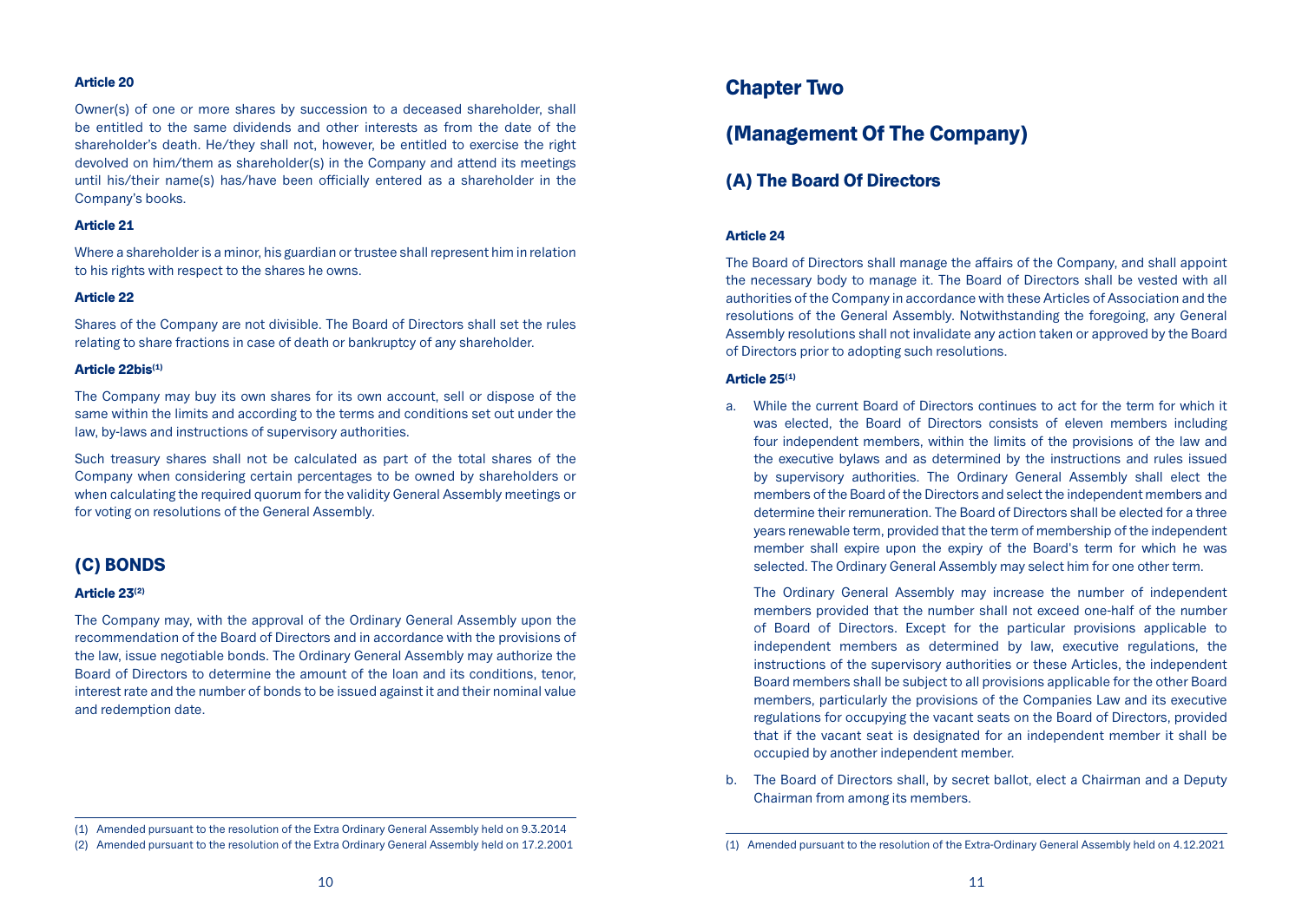- c. In the event where it is not possible to elect a new Board of Directors within the time prescribed therefor, the existing Board of Directors shall continue to administer the business of the Company until a new Board of Directors is elected.
- d. The Company shall have one or more Chief Executive Officer appointed by the Board of Directors to manage the Company. The Board of Directors shall determine the remuneration and responsibilities of the Chief Executive Officer as well as the signatory powers on behalf of the Company. No person may hold the position of Chairman of the Board of Directors and the position of Chief Executive Officer at the same time.

#### Article 26(1)

Subject to the provisions of the law and the instructions of the supervisory authorities and the provision of paragraph A of Article 25 of these Articles with regard to the independent members, Board of Directors candidates or members - excluding the independent members - shall, in his personal capacity or the person whom he represents, own a number of shares in the Company having a nominal value of at least KD 7,500 (Kuwaiti Dinars seven thousand five hundred) and shall meet all the conditions required by the law and instructions of supervisory authorities.

If a member of the Board of Directors fails to meet any of these conditions, his capacity as member shall cease from the date of non-fulfillment of such condition. This shall not affect the validity of acts and decisions adopted by such member or voted on.

#### Article 27(2)

- a. The Board of Directors shall meet whenever the interests of the Company so require upon an invitation from the Chairman or deputy.
- b. The Chairman or any two members of the Board of Directors may convene a meeting of the Board of Directors at any time, provided that, the number of meetings of the Board of Directors shall not be less than six meetings in each financial year, unless the law, executive by-laws or instructions of supervisory authorities require a higher number of meetings, in which event, such higher number shall be observed.
- c. The Board of Directors shall have a Secretary who shall take the minutes of the meetings, which are to be signed by the Secretary and all attending members of the Board of Directors. The Secretary of the Board of Directors may also sign certificates issued by the Company regarding resolutions adopted at Board of Directors meetings.

### Article 28(1)

The meeting of the Board of Directors shall be valid if attended by at least one half of the number of its members. Meetings may be held by using modern means of communication.

Resolutions of the Board of Directors are adopted by a majority of the votes of the members present. In the event of tie votes, the side to which the Chairman, or deputy, has casted a vote shall prevail.

Members of the Board of Directors who do not agree to a resolution adopted by the Board of Directors may have their objection recorded in the minutes of the meeting.

The Board of Directors may adopt resolutions by circulation provided that the approval is unanimous. Where necessary, such approval may be obtained by fax, electronic mail or any other modern means of communication.

The minutes of the Board of Directors meetings and its resolutions shall constitute part of the records of the Company.

#### Article 29(2)

a. The Chairman of the Board of Directors is the president of the Company and, in addition to the Chairman's responsibilities determined by the law and these Articles of Association, represents the Company vis-à-vis third parties and before the courts. The signature of the Chairman shall be deemed to be the signature of the Board of Directors in the Company's relations with third parties. He shall execute the resolutions of the Board of Directors and observe its recommendations. The Vice Chairman shall act in the place of the Chairman in the absence of the latter or where he is unable to perform his responsibilities.

The Board of Directors may distribute work among its members according to the nature of the Company's business and may to form board sub-committees to perform specific assignments. It may also authorize one or more of its members, one of its committees or any third party to perform part of the powers and responsibilities vested in it or to carry out one or more specific works or to supervise an aspect of the Company's activities.

b. The Board of Directors shall have the widest powers to lend and borrow, to conclude guarantees and in all credit operations and such other actions which are deemed to be banking activities by virtue of the law or customs, as well as to sell and mortgage real estate assets of the Company, to donate, to make declarations, conciliations or arbitrations and to perform other works and activities required for managing the Company according to its objects. These powers are limited only by the provisions of the law, the Company's Articles of Association, instructions of supervisory authorities or General Assembly resolutions.

<sup>(1)</sup> Amended pursuant to the resolution of the Extra-Ordinary General Assembly held on 4.12.2021

<sup>(2)</sup> Amended pursuant to the resolution of the Extra Ordinary General Assembly held on 9.3.2014

<sup>(1)</sup> Amended pursuant to the resolution of the Extra Ordinary General Assembly held on 9.3.2014

<sup>(2)</sup> Amended pursuant to the resolution of the Extra Ordinary General Assembly held on 9.3.2014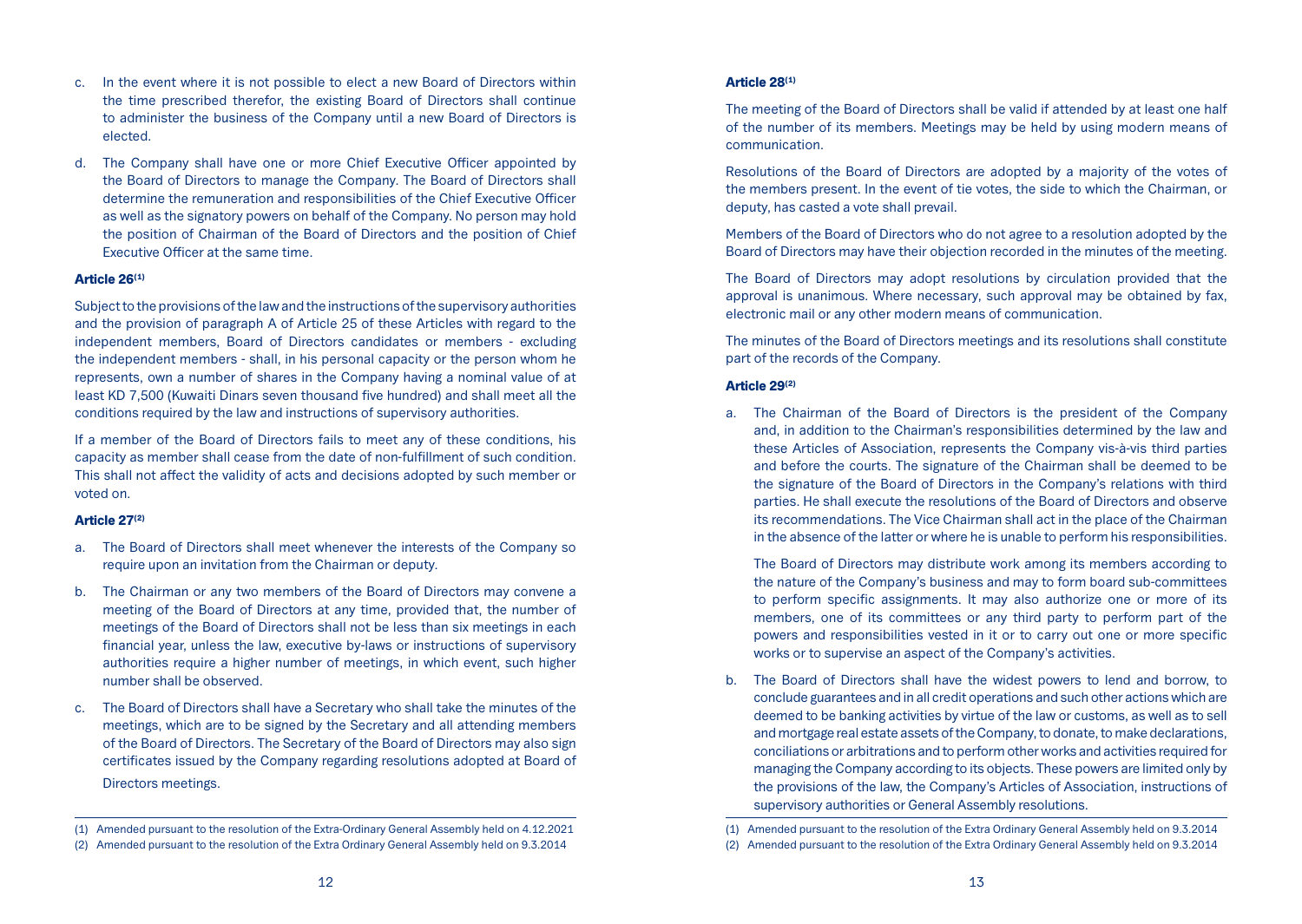#### Article 30(1)

Subject to the provisions of Article 26 of these Articles of Association, a member shall lose his position on the Board of Directors and therefore his directorship, in any of the following events:

- 1. If he fails to attend six successive meetings of the Board of Directors, without a satisfactory excuse;
- 2. If he no longer owns a number of Company shares as set out in Article 26 of these Articles of Association;
- 3. If he is convicted in a felony with a penalty consisting of deprivation of liberty or in a crime against honor or trust;
- 4. If he is declared bankrupt;
- 5. If he loses legal capacity to act;
- 6. If he resigns, by written notice, from his membership in the Board of Directors;
- 7. If he accepts membership in the Board of Directors of a competitor company, participates in any work that may compete with that of the Company or carries on business for his own account or for the account of others in a field of activity in which the Company operates, unless with the consent of the Ordinary General Assembly; or
- 8. If, individually or in association with others, he engages in any activity involving competition with the Company, obstructing the Company's business or harming its reputation.

# (B) The General Assembly

#### Article 31(1)

Invitations to attend General Assembly meetings, irrespective of the type of meetings, shall be sent according to the provisions and procedures provided for in the Companies Law and its Executive By-law.

The invitation shall include a statement of the agenda of the meeting and the time and place thereof.

# Article 32(2)

Where the General Assembly may convene at the request of the shareholders, the auditors or the Ministry of Commerce and Industry, the agenda shall be drawn by the party which convoked the meeting.

Neither the Ordinary General Assembly nor the Extra-Ordinary General Assembly may discuss matters that are not listed on the agenda, unless such matters are urgent and arose after the drawing of the agenda, came to light during the meeting, or if requested by a supervisory authority, the auditors or a number of shareholders who own 5% (five percent) of the Company's issued capital. If, during the discussion, it is found that information related to matters being discussed are not sufficient, the meeting may be postponed for up to ten days, if so requested by a number of shareholders who represent one fourth of the issued capital. The second meeting shall be held without the need to follow new invitation procedures.

#### Article 33(3)

Every shareholder shall have a number of votes equal to the number of votes prescribed for the same class of the shares he owns.

Minors and interdicted persons shall be represented by their legal representatives.

Shareholders may not vote for themselves or for the person they represent on matters where they have an interest or on matters related to an existing dispute between them and the Company. Any condition or resolution to the contrary, shall be invalid.

<sup>(1)</sup> Amended pursuant to the resolution of the Extra Ordinary General Assembly held on 9.3.2014

<sup>(2)</sup> Amended pursuant to the resolution of the Extra Ordinary General Assembly held on 9.3.2014

<sup>(3)</sup> Amended pursuant to the resolution of the Extra Ordinary General Assembly held on 9.3.2014

<sup>(1)</sup> Amended pursuant to the resolution of the Extra Ordinary General Assembly held on 9.3.2014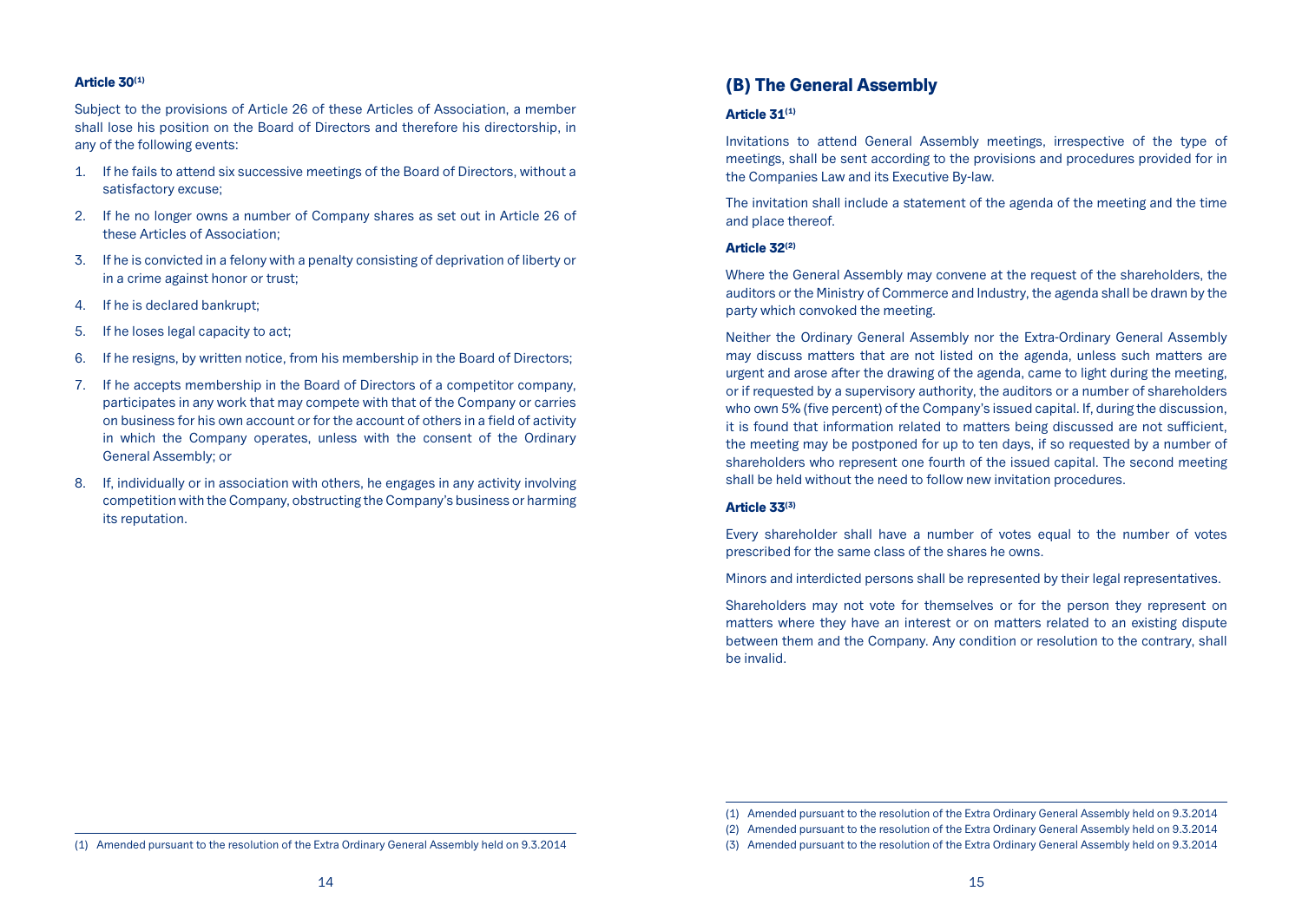#### Article 34(1)

The Ordinary General Assembly meeting is convened at the invitation of the Board of Directors at least once during the three months following the end of the financial year at such place and time as are determined by the Board of Directors.

The Board of Directors may convene the Ordinary General Assembly whenever it is necessary to do so or upon a reasoned request from a number of shareholders who hold 10% (ten percent) of the Company's issued capital, or if requested by the auditors, within fifteen days from the date of such request.

The Board of Directors may convene a meeting of an Extra-Ordinary General Assembly whenever it deems it appropriate to do so or upon receipt of a reasoned request from shareholders who own 15% (fifteen percent) of the Company's issued capital or from the Ministry of Commerce and Industry. In the latter two cases, the Board of Directors shall convene the meeting of the Extra-Ordinary General Assembly within thirty days from the date of the request submittal.

#### Article 35(2)

Every shareholder registered in the Company's shareholders register at the Clearing Company has the right to attend meetings of the General Assembly.

A shareholder may delegate another person to attend on his behalf by means of a special power of attorney or a delegation prepared by the Company for this purpose.

The power of attorney or delegation shall be subject to the provisions of the Companies Law and its Executive By-law.

Attendance of shareholders or persons on their behalf, external auditors and others who must attend the meeting of the General Assembly, shall be in-person. Additionally, any of the aforementioned may attend meetings through electronic platforms in accordance with such rules and requirements stipulated by the relevant laws, executive bylaws, instructions and regulations.

The meeting invitation of the General Assembly shall specify the method of attendance, whether physically or remotely or a combination of both.

#### Article 36<sup>(3)</sup>

The General Assembly shall be presided over by the Chairman of the Board of Directors, or his deputy, or whoever the Board of Directors delegates for such purpose or as may be elected by the General Assembly from among the shareholders or third parties.

### Article 37(1)

The legal quorum of an Ordinary General Assembly meeting shall be attained if the meeting is attended by shareholders having the right to vote and who represent more than one half of the total issued capital of the Company. If the quorum is not attained, an invitation shall be sent for a second meeting with the same agenda to be held within a period not less than seven days and not more than thirty days from the date of the first meeting. The second meeting shall be valid regardless of the number of shares present thereat.

Invitations for the first meeting shall suffice if the date of the second meeting is specified in such invitations.

Resolutions shall be adopted by a simple majority of the shares present at the meeting.

#### Article 38(2)

Voting at the general assembly shall be carried out in such way as may be specified by the chairman of the session unless the general assembly determines a specific way of voting.

Voting shall be carried out by secret ballot in the election of members of the Board of Directors and in the selection of its independent members, in dismissal from board membership and in any other events provided by the law, the executive regulations, the instructions of the supervision entities or these Articles.

The recording of attendance and voting may be done electronically by any of the advanced means of communication, in line with what is stated in the meeting invitation of the General Assembly, and in accordance with the rules and requirements stipulated by the relevant laws, executive bylaws, instructions and rules.

#### Article 39

The Ordinary General Assembly shall deal with all matters connected with the Company's affairs, save such matters that are reserved by law or these Articles of Association to the Extra-Ordinary General Assembly.

#### Article 40(3)

The Board of Directors shall submit to the Ordinary General Assembly a report comprising a detailed account on the progress of the Company's business, its financial position and balance sheet, profit and loss account, a statement of the remuneration of members of the Board of Directors (if any), auditors remuneration, proposals for the distribution of profits and any other matter the Board of Directors may deem appropriate to be contained therein. The General Assembly shall take

<sup>(1)</sup> Amended pursuant to the resolution of the Extra Ordinary General Assembly held on 9.3.2014

<sup>(2)</sup> Amended pursuant to the resolution of the Extra-Ordinary General Assembly held on 4.12.2021

<sup>(3)</sup> Amended pursuant to the resolution of the Extra Ordinary General Assembly held on 9.3.2014

<sup>(1)</sup> Amended pursuant to the resolution of the Extra Ordinary General Assembly held on 9.3.2014

<sup>(2)</sup> Amended pursuant to the resolution of the Extra-Ordinary General Assembly held on 4.12.2021

<sup>(3)</sup> Amended pursuant to the resolution of the Extra Ordinary General Assembly held on 18.2.2006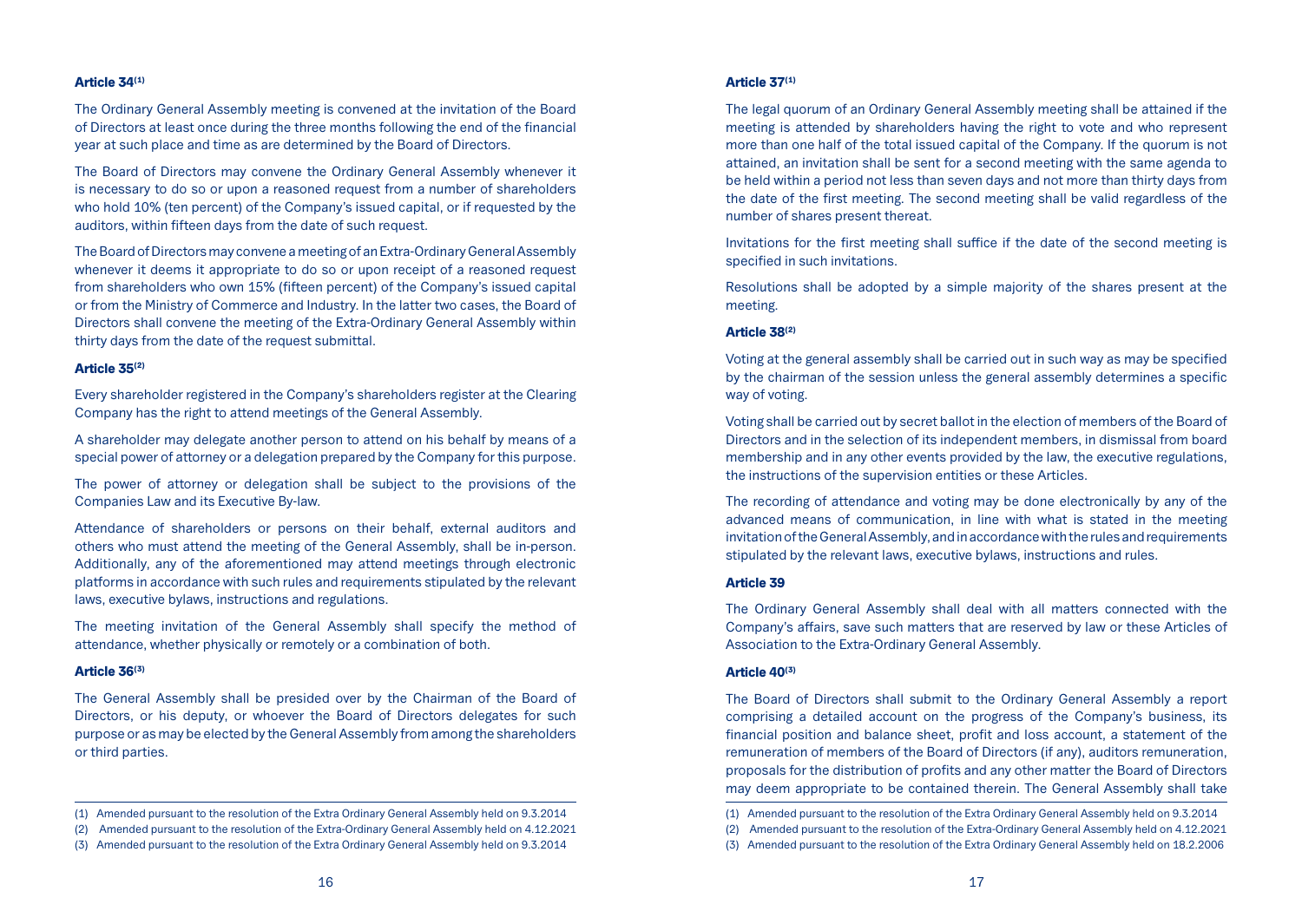such decisions as it may deem appropriate with regard to the foregoing.

In order to retain competent employees of the Company and to enhance their loyalty, the Board of Directors shall have the right to establish a new "Employees Stock Option Plan" in accordance with the conditions provided for by the Ministerial Resolution No. 337 for the year 2004:

- 1. To meet the obligations of the Company pursuant to the "Employees Stock Option Plan", the share capital of the Company may be increased, provided that the aggregate increases of the paid-up share capital shall not exceed 10% (ten percent) during the period not exceeding ten years from the date of the implementation of the plan;
- 2. The Annual Report of the Board of Directors to the shareholders shall state the employment levels which benefited from the plan and the number of shares allocated to each level of employment; and
- 3. The "Employees Stock Option Plan" shall be submitted to the General Assembly for approval.

#### Article 41<sup>(1)</sup>

Subject to the provisions of the law and the Articles of Association of the Company, the Ordinary General Assembly, at its annual meeting, is competent to resolve on matters within its scope, particularly the following:

- 1. The Board of Directors report on the Company's activities and financial position for the financial year that has ended;
- 2. The auditors' report on the Company's financial statements;
- 3. Report on any violations discovered and penalized by supervisory authorities;
- 4. Financial statements of the Company;
- 5. Board of Directors proposals on dividend distribution;
- 6. Release of members of the Board of Directors from liability;
- 7. The election or dismissal of members of the Board of Directors and determining their remuneration;
- 8. Appointment of auditors of the Company, determining their fees or delegating the Board of Directors to do so; and
- 9. Report on related party transactions that were concluded or will be concluded. Related parties are defined as per the International Accounting Principles.

### Article 42(1)

The quorum of an Extra-Ordinary General Assembly meeting shall not be validly constituted unless attended by shareholders representing three fourths of the total issued share capital of the Company. If the quorum is not attained, an invitation shall be sent for a second meeting which shall be valid if attended by shares representing more than one half of the issued capital.

Resolutions shall be adopted by the majority of more than one half of the total number of shares in the Company's issued capital.

#### Article 43(2)

Subject to other competencies provided for by the law, the Extra-Ordinary General Assembly shall resolve on the following matters:

- 1. Amendment of the Memorandum of Association and Articles of Association of the Company;
- 2. Sale of the entire enterprise for which the Company has been established or the disposal thereof in any other way;
- 3. Dissolution of the Company, merging, transforming or de-merging the Company; and
- 4. Increasing or reducing the capital of the Company.

# (C) The Accounts Of The Company

### Article 44

The fiscal year of the Company shall start on the first day of January and end on the thirty first day of December of every year.

#### Article 45(3)

The Company shall have two auditors who are legal accountants appointed by the Ordinary General Assembly after the approval of the Central Bank of Kuwait. The General Assembly shall determine their fees or delegate the Board of Directors to determine such fees. The auditors shall audit the accounts of the fiscal year for which they have been appointed.

The auditors shall be subject to the provisions of the Companies Law and its Executive By-law.

<sup>(1)</sup> Amended pursuant to the resolution of the Extra Ordinary General Assembly held on 9.3.2014

<sup>(2)</sup> Amended pursuant to the resolution of the Extra Ordinary General Assembly held on 9.3.2014

<sup>(3)</sup> Amended pursuant to the resolution of the Extra Ordinary General Assembly held on 9.3.2014

<sup>(1)</sup> Amended pursuant to the resolution of the Extra Ordinary General Assembly held on 9.3.2014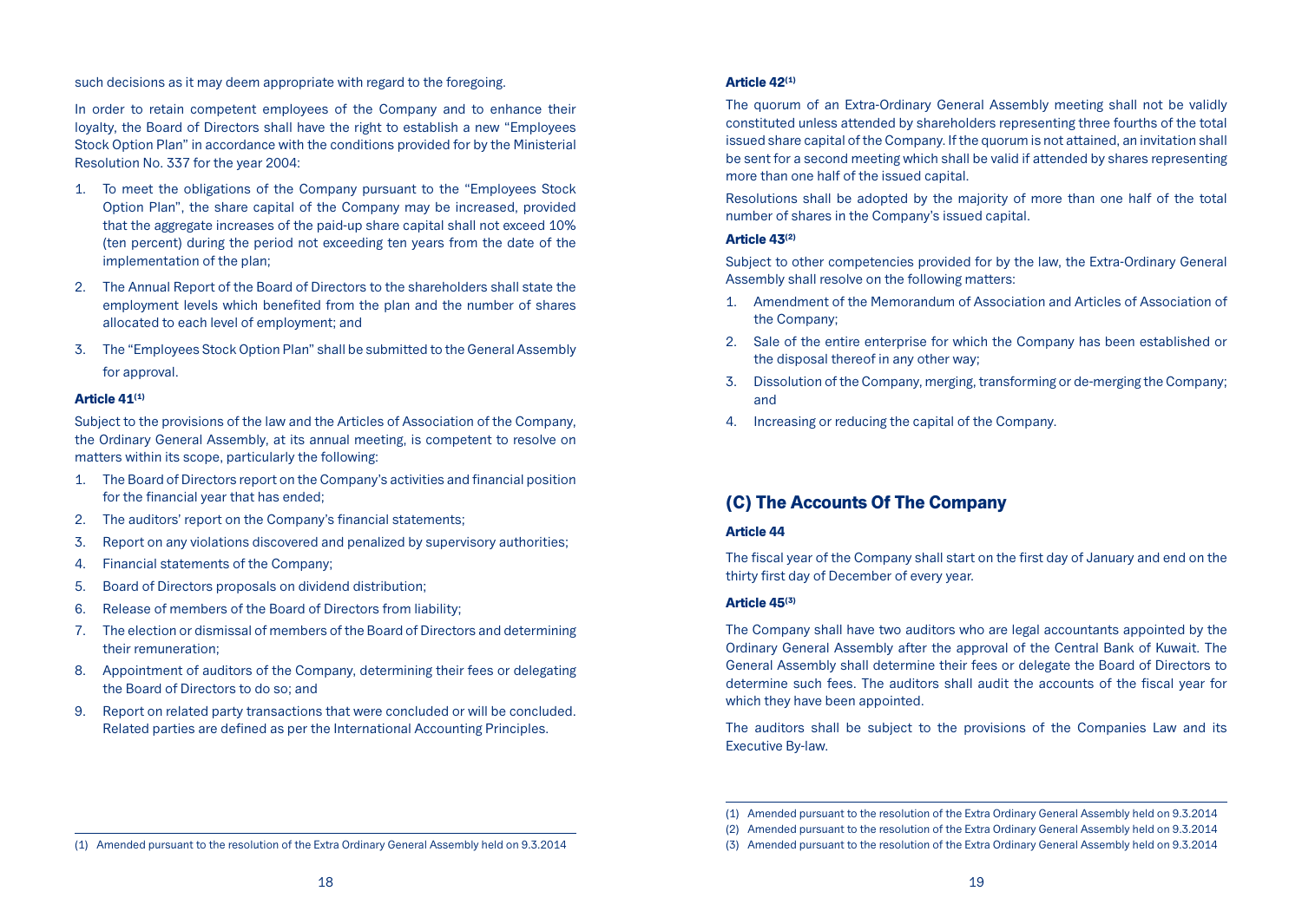#### Article 46

The auditor shall have the powers and obligations stipulated in the Commercial Companies Law and the Accountant's Law. He shall have the right at any time to inspect the Company's books, records and documents and to request such information as he deems necessary. He shall also be entitled to verify the assets and liabilities of the Company. Where he is unable to exercise these rights, he shall indicate the same in a written report to be submitted to the Board of Directors which shall in turn be presented to the General Assembly. The auditor may also request a meeting of the General Assembly for this purpose.

#### Article 47

The auditor shall submit to the General Assembly a report stipulating whether or not the balance sheet and profit and loss accounts reflect reality; whether or not the Company keeps proper accounts; whether or not the inventory was conducted in accordance with recognized practice, whether or not information contained in the Board of Directors' report conforms to the data contained in the Company's books and whether or not any violations to the provisions of the Articles of Association of the Company or the provisions of the law affecting the activity or financial position of the Company occurred during the fiscal year and if such violations are continuing. In his capacity as agent of the shareholders, the auditor shall be responsible for the correctness of the data contained in his report. During the General Assembly meeting, each shareholder shall have the right to discuss and ask the auditor for any explanation of statements contained in his report.

#### Article 48(1)

A percentage determined by the Board of Directors - after having sought the opinion of the auditors - shall be deducted from the gross profits for the depreciation of Company assets or compensation for the decline of their value. These funds shall be used to buy or repair required materials, equipment and facilities, and may not be distributed to the shareholders.

#### Article 49(2)

a. A percentage of not less than 10% (ten percent) shall be deducted on an annual basis from the net profits, by virtue of a resolution of the Ordinary General Assembly upon the recommendation of the Board of Directors, to form the statutory reserve of the Company.

The Assembly may discontinue this deduction if the statutory reserve exceeds one half of the Company's issued capital.

The statutory reserve may only be used to cover the losses of the Company or to ensure dividend distribution to shareholders of not more than 5% (five

(1) Amended pursuant to the resolution of the Extra Ordinary General Assembly held on 9.3.2014

percent) of the paid-up capital during the years where profits of the Company do not allow the distribution of such percentage due to lack of voluntary reserve that allows the distribution of such percentage.

Any amounts deducted from the statutory reserve shall be refunded where profits generated during the following years allow such refund, except where the reserve is more than one half of the Company's issued capital.

- b. The Ordinary General Assembly shall resolve the deduction of percentage from the profits to meet the Company's obligations under the Labor and Social Security Laws.
- c. A percentage of not less than 10% (ten percent) may be deducted on an annual basis from the net profits, by virtue of a resolution of the Ordinary General Assembly upon the recommendation of the Board of Directors, to form a voluntary reserve that shall be used for the purposes determined by the General Assembly.
- d. The Ordinary General Assembly may, upon the recommendation of the Board of Directors, distribute profits to the shareholders at the end of the financial year or at half-yearly intervals.

The Ordinary General Assembly may, at its annual meeting, authorize the Board of Directors to execute its resolution and allow it to distribute profits for the first half of the financial year as per the rates that are determined by the Board.

For this distribution to be valid, the profits should be realized as per the recognized accounting principles and that the distribution is not taken out of the paid-up capital.

#### Article 50<sup>(1)</sup>

Dividends shall be paid to the shareholders at the place and times as may be determined by the Board of Directors.

<sup>(2)</sup> Amended pursuant to the resolution of the Extra Ordinary General Assembly held on 12.3.2022

<sup>(1)</sup> Amended pursuant to the resolution of the Extra Ordinary General Assembly held on 9.3.2014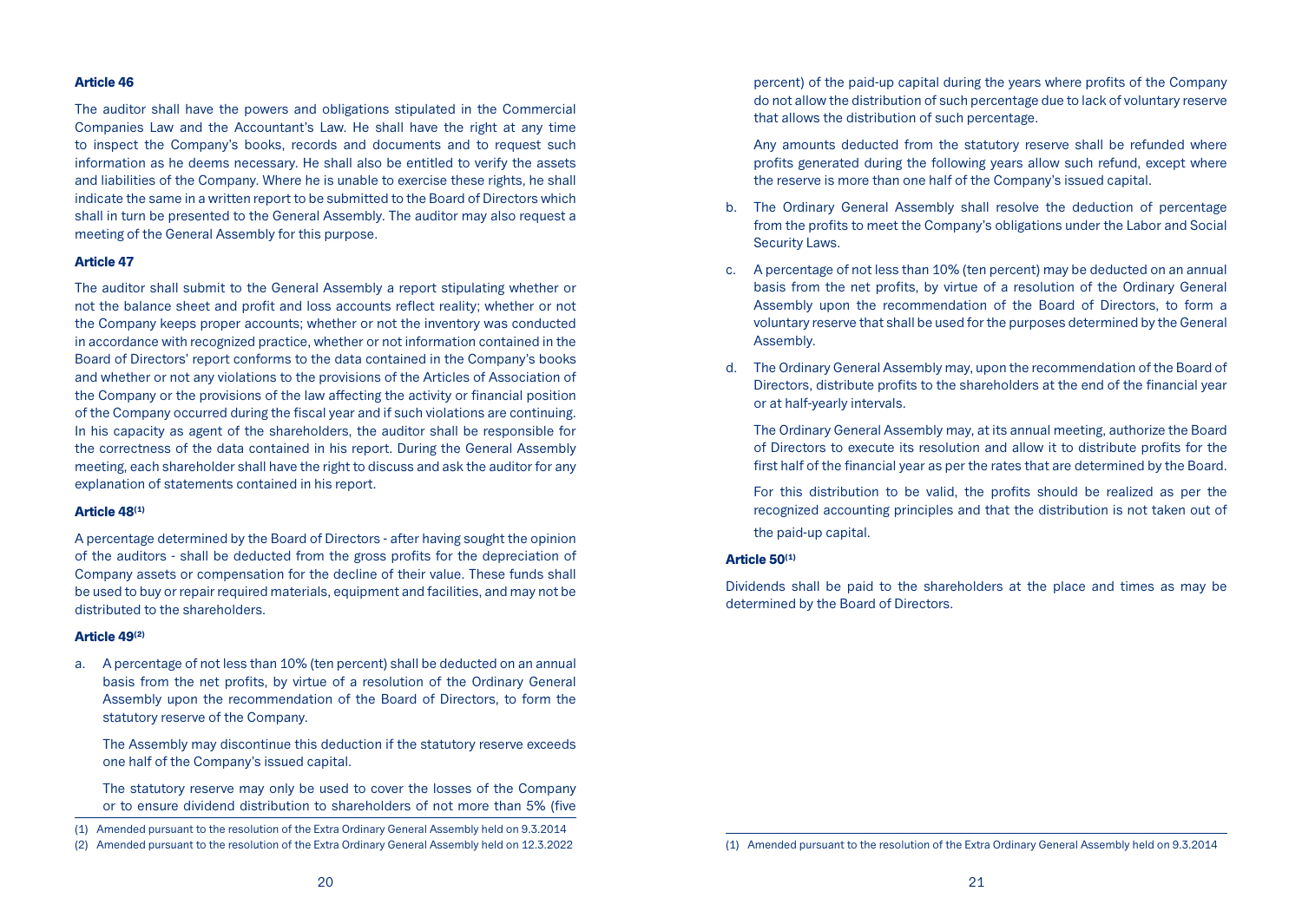# Chapter Three

# Termination And Liquidation Of The Company

# Article 51<sup>(1)</sup>

The Company shall terminate for any of the reasons provided for by the law.

### Article 52(2)

Upon termination of the Company, its assets shall be liquidated according to the provisions of the law.

# Chapter Four

# Conclusive Provisions

# Article 53<sup>(1)</sup>

- e. Access to the Company's Memorandum of Association and Articles of Association and amendments thereto shall be enabled on its web site.
- f. The provisions of the law shall apply in respect of anything that has not been specifically provided for in the Company's Memorandum of Association or these Articles of Association.

<sup>(1)</sup> Amended pursuant to the resolution of the Extra Ordinary General Assembly held on 9.3.2014

<sup>(2)</sup> Amended pursuant to the resolution of the Extra Ordinary General Assembly held on 9.3.2014

<sup>(1)</sup> Amended pursuant to the resolution of the Extra Ordinary General Assembly held on 9.3.2014